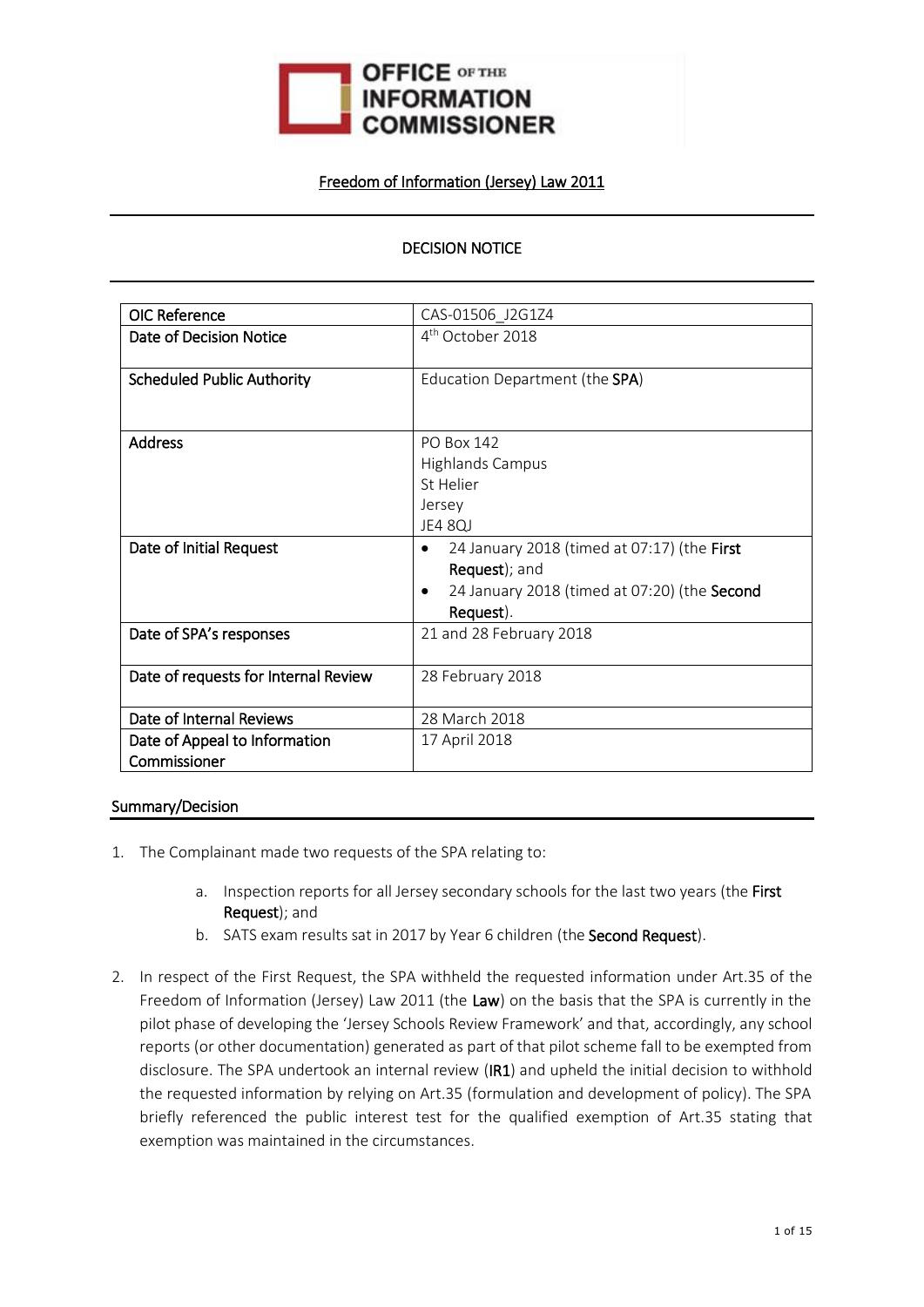- 3. In respect of the Second Request, the SPA withheld the requested information under Arts.23 and 35 of Law. The SPA indicated that the prime method of assessment in respect of Year 6 pupils in Jersey is not 'SATS' (such apparently being an out of date UK reference), but rather locally led Teacher Assessments, the results for which are published by each individual primary school. The SPA also indicated that the method of assessing Year 6 pupils (which included some schools utilising certain Key Stage 2 tests in place in England and Wales (E&W)) is currently under development. The SPA undertook an internal review (IR2) and upheld the initial decision to withhold the requested information. The SPA briefly referenced the public interest test for the qualified exemption of Art.35 stating that exemption was maintained in the circumstances.
- 4. The Complainant appealed to the Information Commissioner (the Commissioner) in respect of both the First and Second Request.
- 5. The Commissioner's decision is that:
	- a. In respect of the First Request, the SPA withheld the requested information in accordance with the Law; and
	- b. In respect of the Second Request, the SPA withheld the requested information in accordance with the Law save to the extent that certain primary schools did not actually have results of Teacher Assessments actually available, despite the SPA advising the Complainant that every primary school had published such on their individual websites.
- 6. In respect of the First Request, no further steps need be taken by the SPA to comply with the Law.
- 7. In respect of the Second Request, the SPA must provide the Complainant with copies of the Teacher Assessments for Rouge Bouillon and Samares primary schools (or provide internet links to the Complainant, if available). The SPA must take these steps within 35 calendar days of the date of this Notice. Failure to comply may result in the Commissioner making a written certification of this fact to the Royal Court pursuant to art.48(3) of the Law and may be dealt with as contempt of court.

#### The Role of the Information Commissioner

- 8. It is the duty of the Commissioner to decide whether a request for information made to a SPA has been dealt with in accordance with the requirements of Part 1 of the Law.
- 9. This Decision Notice sets out the Commissioner's decision.

# The Requests

#### *The First Request*

10. On 24 January 2018 (timed at 07:17) the Complainant requested the following

*"I have recently read Victoria College's inspection report via facebook. I haven't been able to find this level of detail on other secondary schools in Jersey, but I would like to have it to help*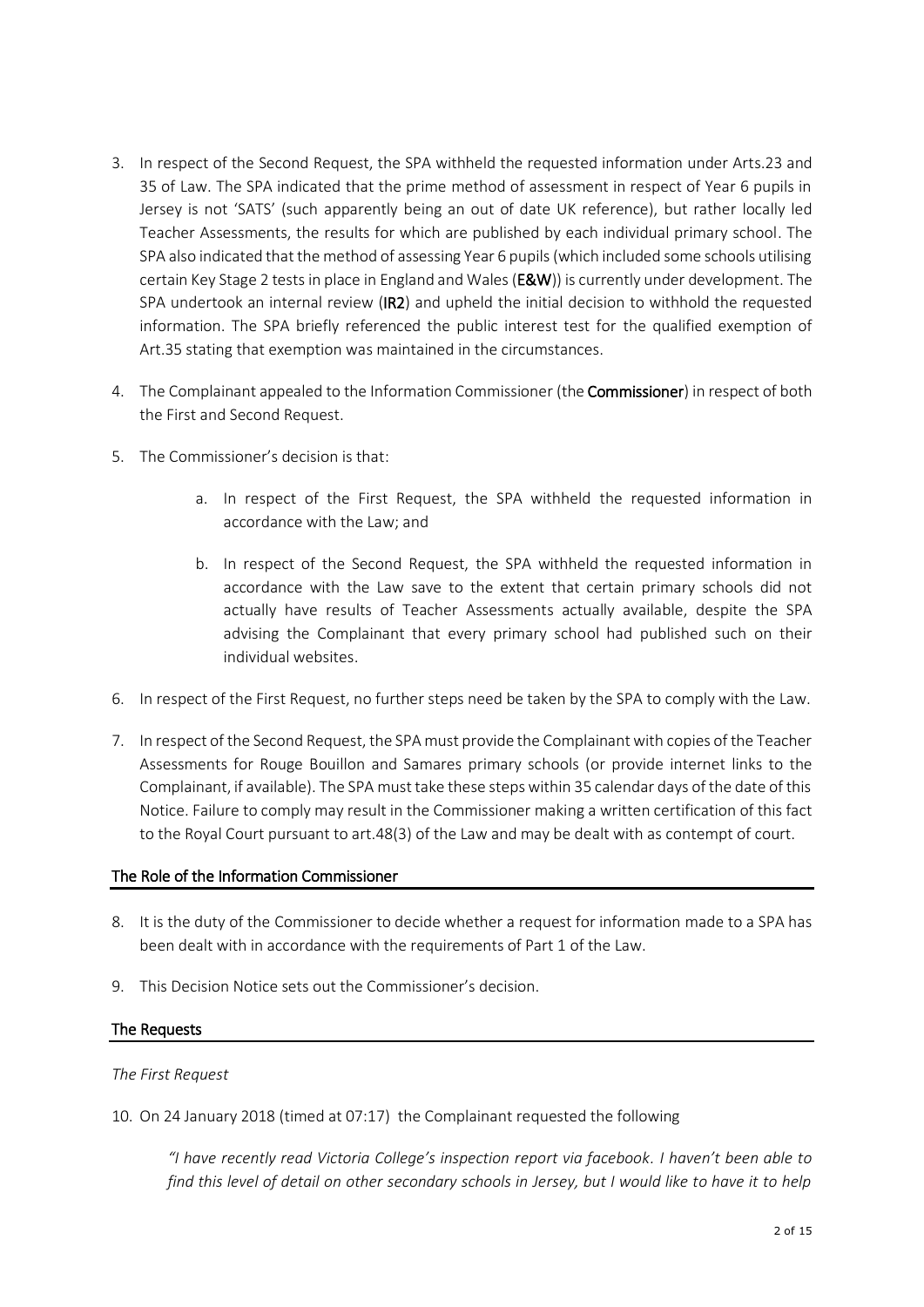*make some choices about my children's education. Please could I have any review/inspection reports that exist for Jersey's secondary schools for the law 2 years"* (the First Request).

11. On 21 February 2018 the SPA (via the Central Freedom of Information (FOI) Unit (the Unit)) responded to the First Request in the following terms:

*"The Independent Schools' Inspectorate (ISI) report was produced by an independent body paid for by Victoria College; such inspections are not carried out in the other secondary schools so it is not possible to provide any reports.*

*The Education Department is currently developing the 'Jersey Schools Review Framework', which is in a pilot phase. The Review Framework aims to increase the confidence held in the quality of service offered by our schools to pupils, parents, schools staff and the wider community. The framework will provide our schools with the tools to evaluate and improve the quality of their provision. Initial reviews have provided training for senior school leaders as well as opportunities to develop processes and amend the evolving framework and policy appropriately.*

*Release of the reviews completed is, at this time, exempt under Article 35 (Formulation and development of policies) of the Freedom of Information (Jersey) Law 2011. However the intention is to start publishing the outcomes of these reviews from January 2019 once the pilot phase is complete and every school has had the opportunity to participate in this valuable learning experience.*

*Information on each of the Island's secondary schools can be found on their respective websites and the Education Department always welcomes the opportunity to discuss options with prospective parents"* (the First Response).

- 12. In considering the public interest test (which the qualified exemption of Art.35 is subject to), the SPA noted that whilst it may be in the public interest to disclose the requested information *"for the purposes of transparency and openness"* that it was not in the public interest *"to disclose the information requested as releasing the information at this time is inappropriate, given that not all schools have yet completed a review and that the review process, along with the format and output of the review, is still under development."*
- 13. The Complainant subsequently responded to the First Response indicating that they were not in agreement with that decision. In particular, the Complainant indicated that they did not agree that the exemption had been applied appropriately and considered that any reports that were available should be released, notwithstanding the fact that there may be reviews outstanding in respect of other secondary schools. The Complainant also indicated that, in their view, there was very little information available to parents who were making choices about their children's education and that, in the circumstances, there was clearly benefit in releasing the information.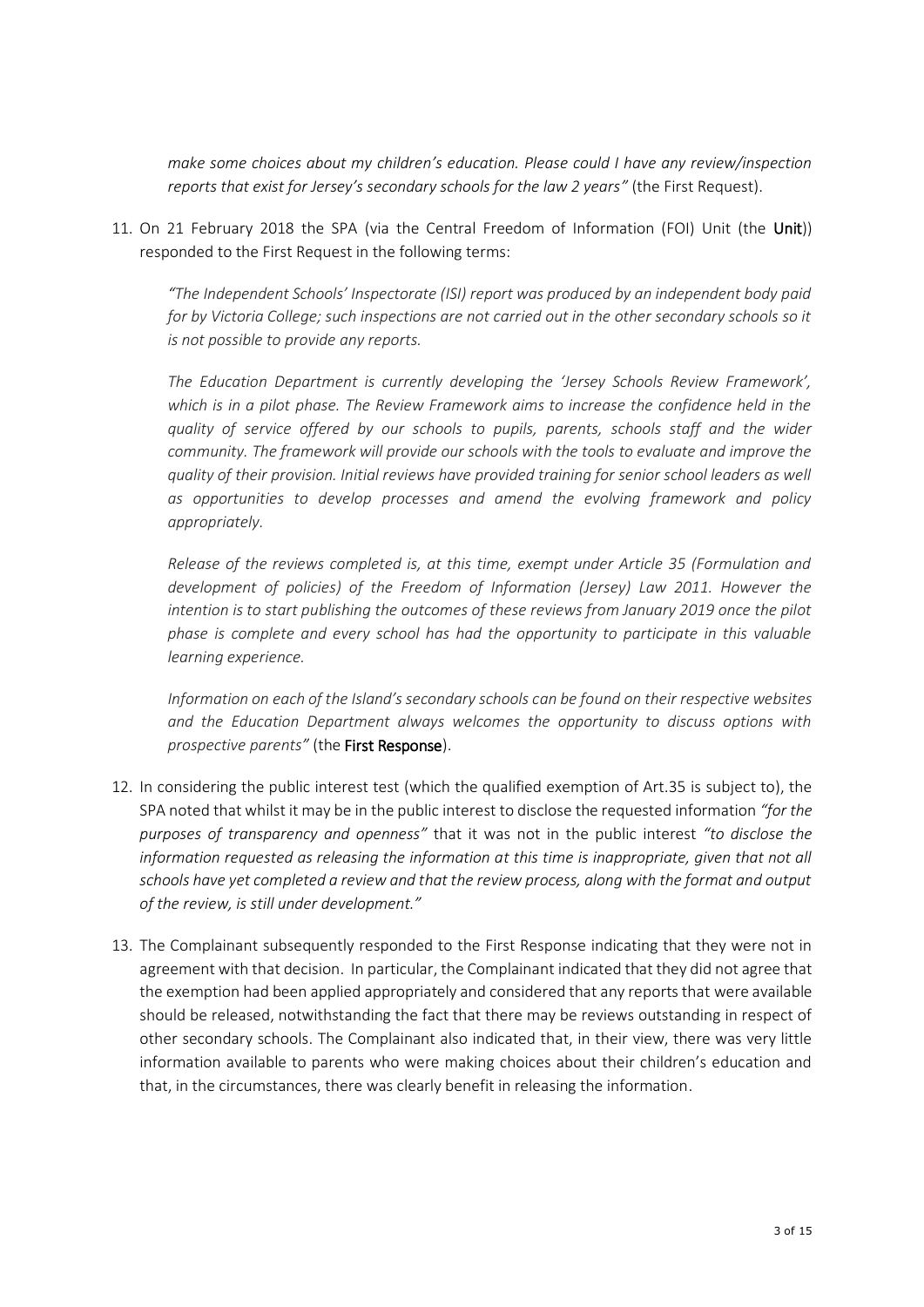- 14. On 28 March 2018, the Unit contacted the Complainant to advise that the internal review(IR1) was complete. IR1 upheld the SPA's initial refusal to release the information sought in the First Request.
- 15. IR1 gave further arguments for withholding the information in the public interest in that the SPA believed that *"disclosure of the information requested jeopardises its ability to develop, in a 'safe place', the Jersey Review Framework pilot scheme. The Department's objective to better implement school improvement strategies, identify areas for improvement, share best practice and raise standards will be partly met as a result of the review process being finalised in January 2019."*

#### *The Second Request*

16. On 24 January 2018 (timed at 07:20), the Complainant requested the following

*"I understand Jersey's Year 6 school children underwent SATS exams in 2017. I can't find any results on gov.je. I would like to know the average SATS score, by primary school, and also by the secondary school that they then entered in September. I would like to know the information for all schools in Jersey, including the private schools if possible.*

*For example: Primary school where SATS were taken / Average SAT score for Maths / Average SAT score for English reading / Number of pupils Secondary school / Average SAT score (obtained in year before entry to secondary school) for Maths / Average SAT score (obtained in year before entry to secondary school) for English reading / Number of pupils"* (the Second Request).

17. On 28 February 2018 the SPA (via the Central Freedom of Information (FOI) Unit (the Unit)) responded to the Second Request in the following terms (the Second Response):

*"By 'SATS exams' we understand you to be referring to the 'Standard Assessment Tests' used by the UK Government's Department for Education (DfE) for primary schools in England. This is an old term, now referred to as the 'Key Stage 2 National Curriculum Tests'.*

*In England, the National Curriculum Tests are used at both the end of Key Stage 1 (ie end of Year 2, when most pupils are 7 years of age) and at the end of Key Stage 2 (ie end of Year 6, when most pupils are 11 years of age). These are used for three main purposes:*

*i. To measure pupils achievement against the National Curriculum in English and mathematics*

*ii. To hold primary schools accountable for standards achieved in their schools*

*iii. To set the benchmark for measuring the 'value added' by Secondary schools in holding these schools to account*

*The Jersey Education Department decided to investigate how to utilise elements of various standardised tests, not for the reasons cited above, but in order to strengthen and embed Teacher Assessment, whilst ensuring the delivery of a broad and balanced curriculum.*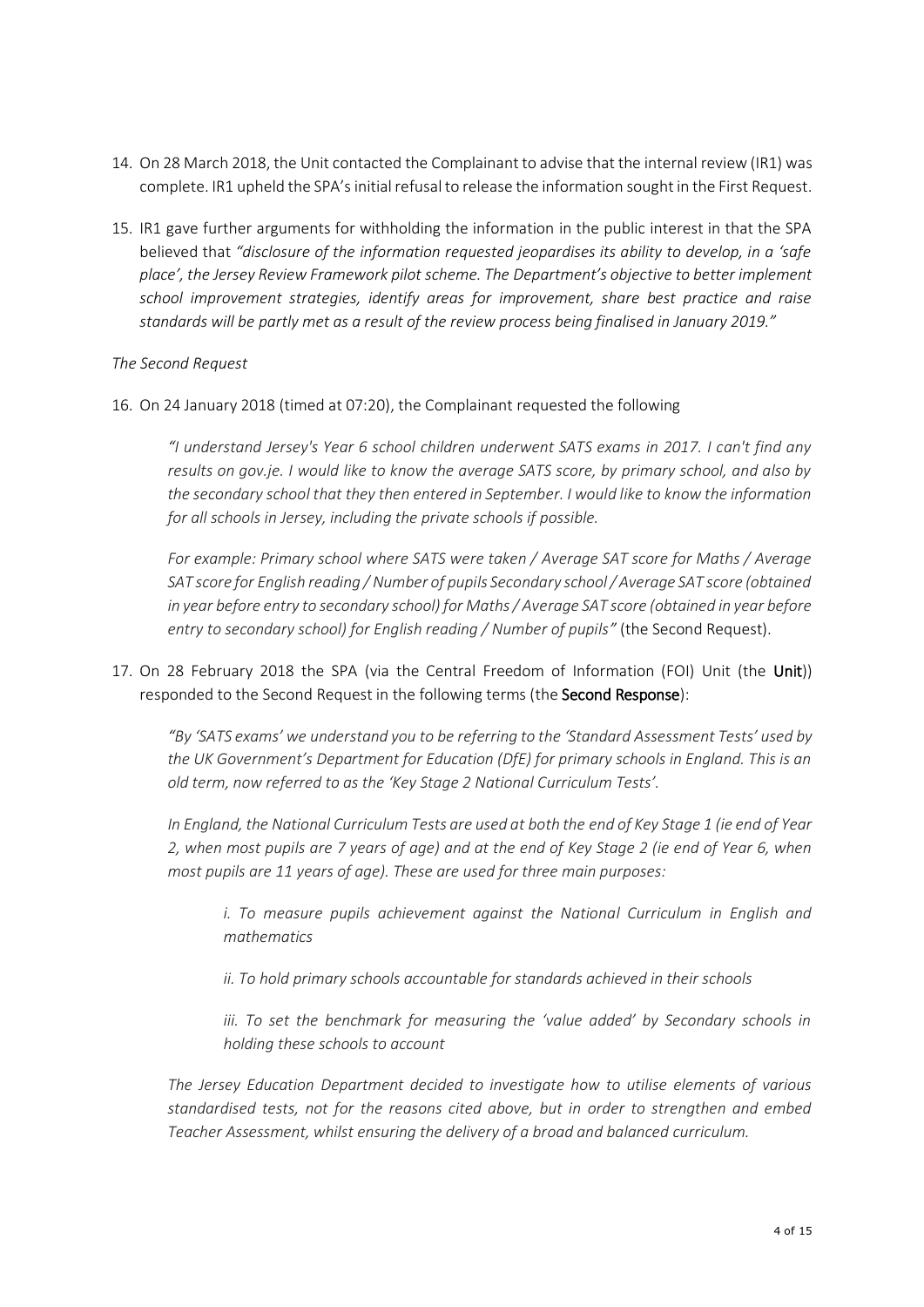*The key assessment used throughout Primary education is Teacher Assessment. This is supported by moderation, which includes the use of test data to ensure consistency between schools and validate teachers' judgements. Jersey schools have used a wide range of tests and assessments for many years. In 2016, for example, Jersey piloted the use of an Island-wide test of 11 year olds in the September of their Year 7 school year to moderate Teacher Assessment. In 2017 we extended the pilot to utilise some of the tests in the May of children's Year 6, for the same purpose of informing and strengthening our Teacher Assessments. In addition to the States of Jersey primary schools, five of the six private schools with Year 6 pupils chose to participate. Jersey schools do not use any Key Stage 1 Tests, and only elements of the Key Stage 2 Tests for the reasons stated above.*

*As you note, there is no publication of SAT results, as this is not used as a measure in Jersey. The equivalent measure is Teacher Assessment. Schools publish the Teacher Assessment outcomes of their pupils on their websites. This information is already in the public domain.*

*Data for individual schools is now published on their websites. A link to these is found below:*

# *[List of primary schools](https://www.gov.je/Education/Schools/FindingSchool/Pages/PrimarySchools.aspx)*

*The data sent to Secondary schools on each pupil is Teacher Assessment, moderated by both the year 6 test and wider moderation processes. Jersey Primary Schools share all academic assessment data with the child's school at secondary transfer. Core to this is the teacher's assessment of the individual pupil. This is informed by the outcomes of year 6 tests.*

*Whilst the Education department develops a wider understanding of how the use of testing contributes to raising standards, it is not in a position to release the information requested as this information is exempt under Article 35 of the Freedom of Information (Jersey) Law 2011(Formulation and development of policies).*

*If a parent has a child in Year 6, it is possible to request this information directly from schools, specific to the individual child, as is the case with any parent wishing to exercise their right to see information held by a school about their child."*

- 18. The Complainant responded to the Second Response indicating that they were not in agreement with that decision. In particular, the Complainant indicated that they did not agree with the exemptions relied on by the SPA and they did not agree that SATS data itself was part of any policy development. The Complainant again indicated that what was being requested was basic data relating to average SAT score firstly by primary score where the tests were conducted and secondly by the secondary school where the pupils transferred to.
- 19. On 29 March 2018, the Unit contacted the Complainant to advise that the internal review (IR2) was complete. IR2 upheld the SPA's initial refusal to release the information sought in the Second Request. In particular, the SPA indicated that *"whilst there was a need for transparency, the information requested relates to an ongoing process that is being monitored and developed by the Education Department. The data generated from the tests is used to directly inform the development of process and policy and therefore its release could affect future use of this*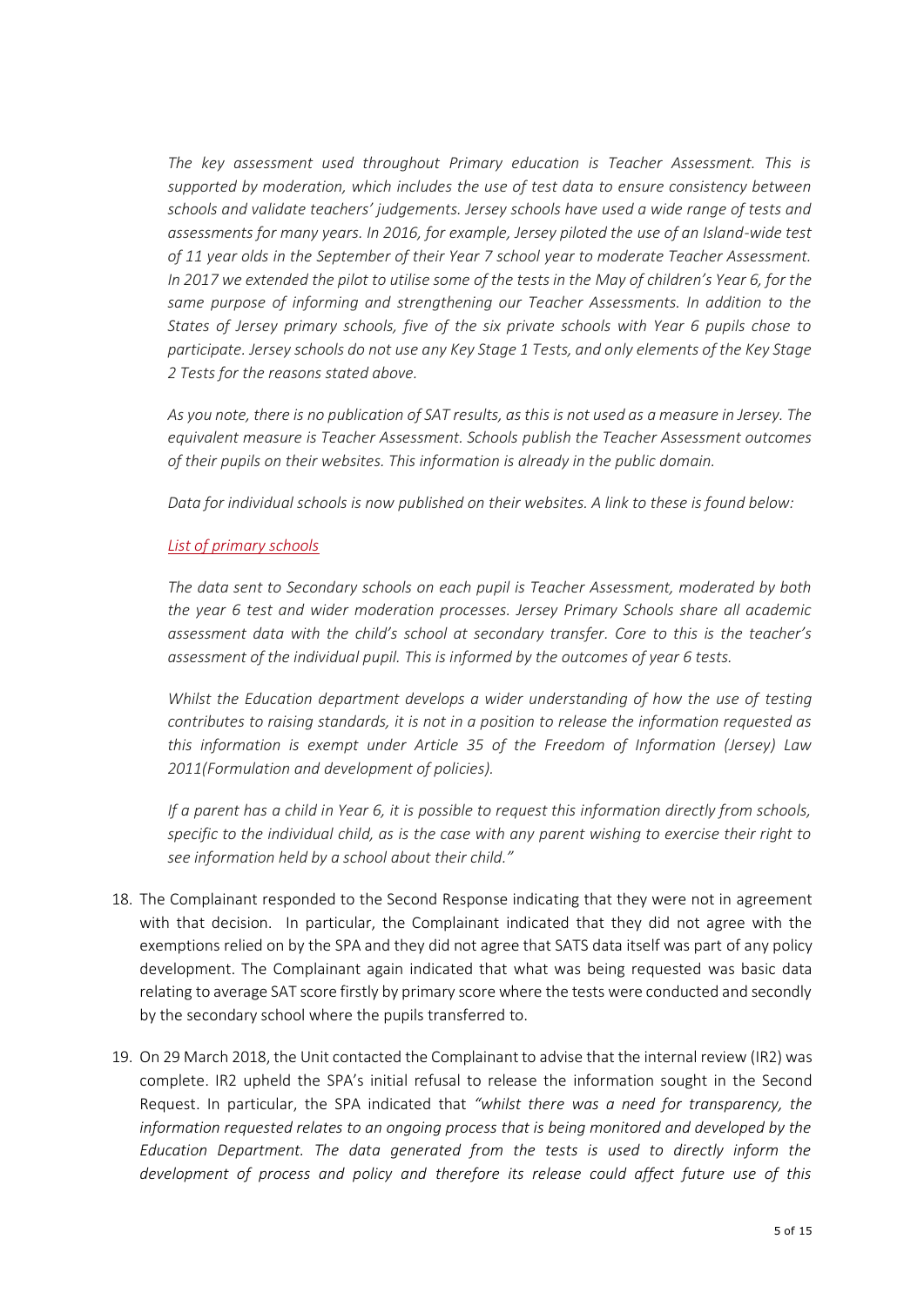*information. The Government needs safe space in which to rigorously explore and develop the best processes possible. For this reason, on balance, it is considered it would not be in the public interest to disclose this information."* 

### The Investigation

### Scope of the case

- 20. On 17 April 2018, the Complainant contacted the Commissioner to appeal the SPA's decision to withhold the information sought in the First and Second Requests. The Complainant asked the Commissioner to review IR1 and IR2 and the responses received from the SPA in order to ascertain whether such were in accordance with the Law.
- 21. The Commissioner has set out in this Decision Notice the particular issues that he has had to consider in respect of each exemption cited by the SPA and, where relevant, the public interest test.
- 22. He is satisfied that no matter of relevance has been overlooked.

# **Chronology**

- 23. On1st June 2018, the Commissioner wrote to the SPA to advise that the Complainant had appealed to the Commissioner regarding the SPA's responses to the First and Second Requests, pursuant to Art.46 of the Law. The SPA was asked to begin collating the relevant documentation falling within the scope of the Request (including the Withheld Information) and prepare a written submission in response to the complaint. The SPA was asked not to send that information/submission to the Commissioner until requested to do so.
- 24. On 20 June 2018, the Commissioner wrote to the SPA asking for a copy of the requested information that had been withheld by the SPA and for their written submissions in response to the appeal launched by the Complainant.
- 25. The SPA responded on 9 July 2018 and provided the Commissioner with a letter explaining the rationale applied by the SPA in respect of the withheld information, together with relevant copy documents.
- 26. The Commissioner wrote to the SPA on 30 July 2018 seeking further information, to which the SPA responded on 9 August 2018. The Commissioner has not thought it necessary to request further information from the Complainant given the thoroughness of their original submissions both to the SPA and in making their appeal to the Commissioner.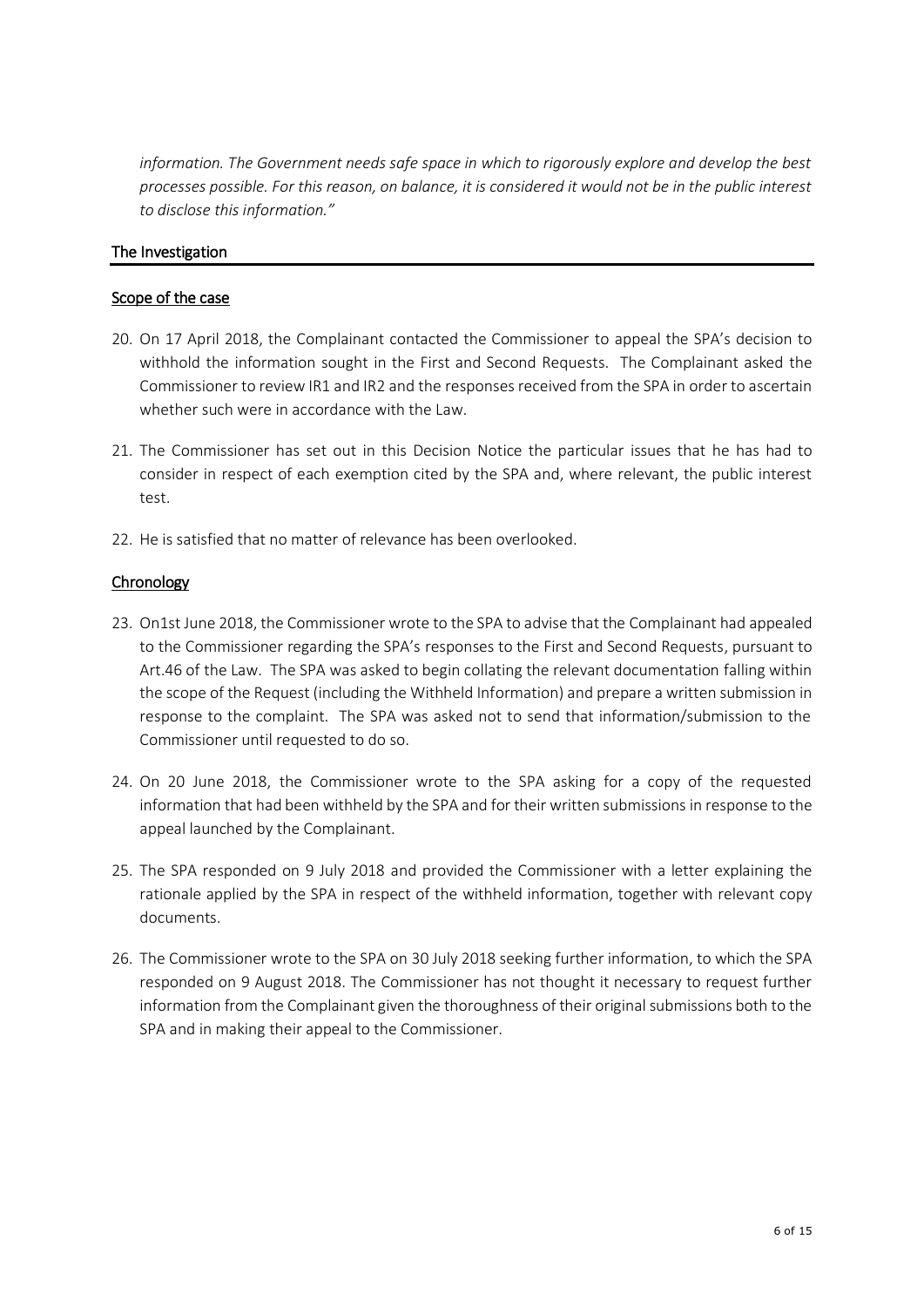#### QUALIFIED EXEMPTIONS

### Art.35 – Formulation and development of policies

- 27. The full text of Art.35 of the Law can be found in the Legal Annex at the end of this Decision Notice.
- 28. Art.35 provides an exemption for information which relates to the formulation or development of any proposed policy by a scheduled public authority. It is a qualified exemption meaning that it is subject to the public interest test.
- 29. The Commissioner has sight of the judgment of the First Tier Information Rights Tribunal in the case of Department for Education v. Information Commissioner EA/2014/0079 dated 29 January 2015. Whilst not binding in Jersey, the Commissioner finds the guidance given by the Tribunal in respect of s35(1) of the Freedom of Information Act 2000<sup>1</sup> instructive:

*"21. Section 35 is a class based exemption. There is much case law relating to this provision. This Tribunal is not bound by any decision of the Information Tribunal or another First-tier Tribunal ("FTT"). However it can take note of any persuasive arguments in such decisions, but is not bound by them. The FTT is of course bound by decisions of higher courts. In relation to the case law the parties variously brought the FTT's attention to the following matters:* 

*a. The question in determining whether section 35 is engaged is whether "the information relates to the formulation or development of government policy" and this would appear to be answered by considering the contents of the information itself.* 

*b. The characterisation of the information cannot change over time. The fact that particular information contained in a document relates to the formulation of policy at a particular point in time, does not mean that it no longer relates to formulation of policy once the policy has in fact been finalised.* 

*c. The timing point goes solely to the question of the public interest balancing exercise.* 

*d. The words "relates to" and "formulation and development of policy" in section 35(1)(a) can be given a "reasonably broad interpretation".* 

*e. Every decision is specific to the particular facts and circumstances under consideration.* 

*f. No information within section 35(1)(a) is exempt from the duty of disclosure simply on account of its status, of its classification as minutes or advice to a minister nor of the seniority of those whose actions are recorded.* 

-

<sup>&</sup>lt;sup>1</sup> S35(1) of FOIA is the equivalent provision to Art.35 of the Law.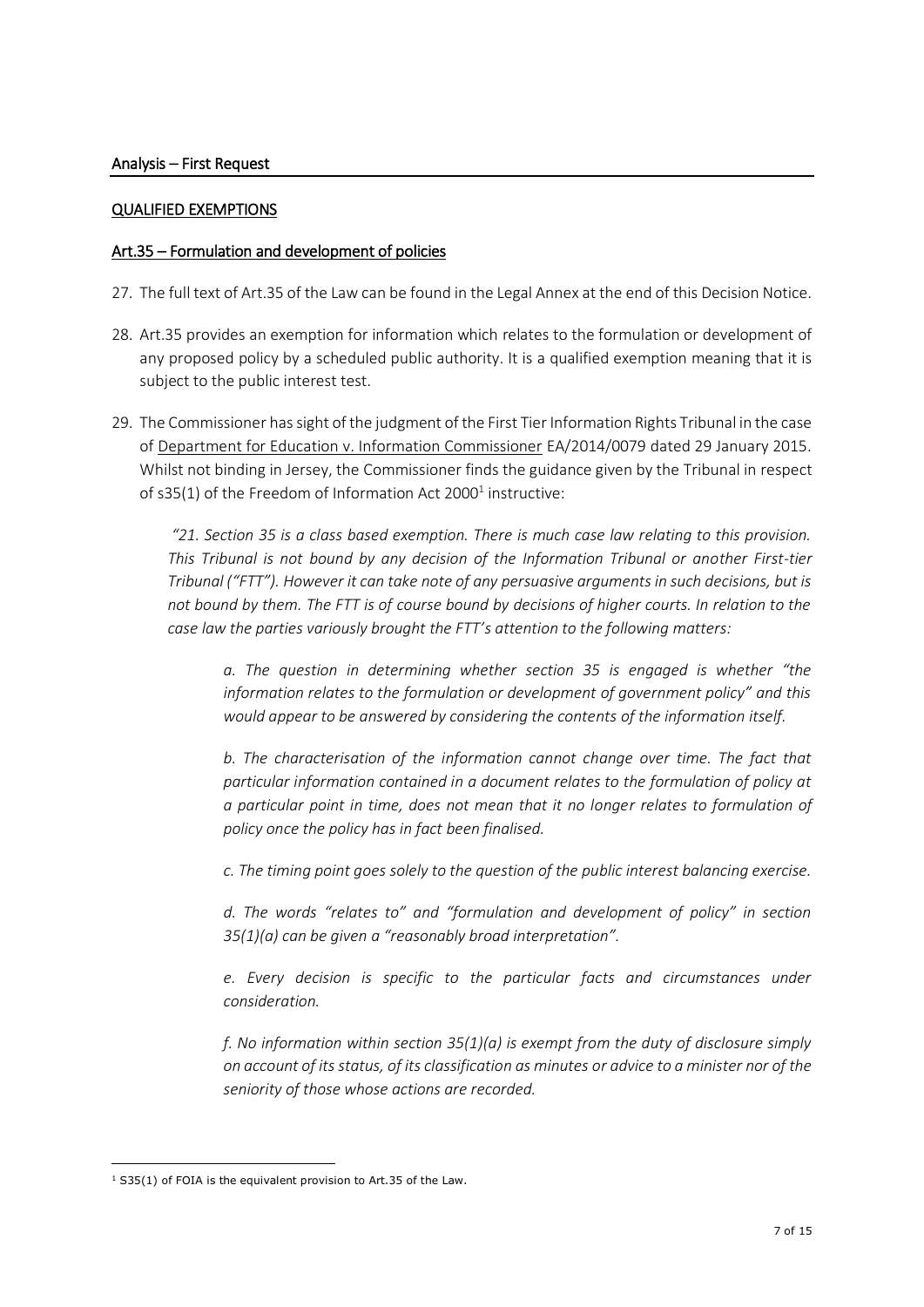*g. The timing of a request is of importance to the decision. When the formulation or development of a particular policy is complete is a question of fact. A parliamentary statement announcing the policy will normally mark the end of the process of formulation.* 

*h. In judging the likely consequences of disclosure on official's future conduct, we are entitled to expect of them the courage and independence that has been the hallmark of our civil servants.* 

*22. From the case law where information falls within the class described in section 35(1)(a) there is no presumption of a public interest in non-disclosure and no inherent weight is to be attached to the fact that information relates to the formulation or development of government policy in the public interest balancing exercise. Section 35 does not automatically deem or assume that disclosure of the information will be harmful. The DfE need to demonstrate to the Tribunal the actual interest that it is seeking to protect by maintaining the exemption, rather than just pointing to the fact that information is of a sort that falls within the class described in section 35(1)(a)."*

- 30. In IR1, the SPA gave some limited reference to the public interest test noting that whilst it may be in the public interest to disclose the requested information for the purposes of transparency and openness, that it was considered not to be in the public interest to disclose the information at this time *"…as not all schools have yet completed a review and that the review process, along with the format and output of the reviews, is still under development"*.
- 31. In IR1 the SPA went further stating the following

*"The Education Department believes that disclosure of the information requested jeopardises its ability to develop, in a 'safe space', the Jersey Review Framework pilot scheme. The Department's objective to better implement school improvement strategies, identify areas for improvement, share best practice and raise standards will be partly met as a result of the review process being finalised in January 2019. Until this time the Department is not in the position to release further information."*

*Public interest arguments in favour of disclosing the requested information*

- 32. The Commissioner considers that some weight must always be given to the general principle of achieving accountability and transparency through the disclosure of publicly held information. Disclosure of the information sought in the First Request in this case would enable the public to better understand performance of schools in Jersey.
- 33. The Commissioner has noted the views of the Information Rights Tribunal in E&W in the case of DWP v. Information Commissioner (EA/2006/0040) as regards the general operation of FOIA:

*"It can be said…that there is an assumption built into FOIA, that the disclosure of information by public authorities on request is in itself of value and in the public interest, in order to promote transparency and accountability in relation to the activities of public authorities. What this*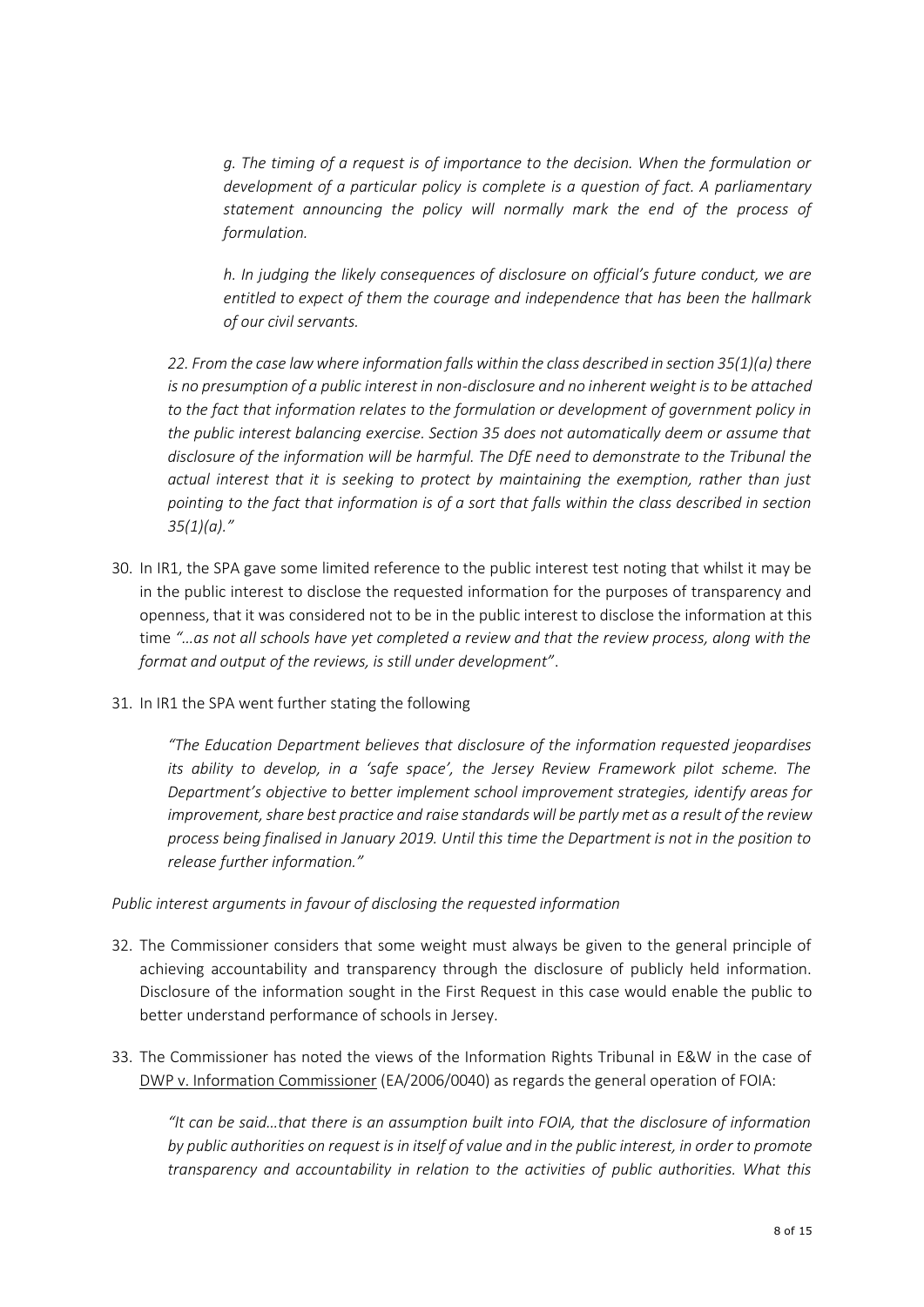*means is that there is always likely to be some public interest in favour of the disclosure of information under the Act. The strength of that interest, and the strength of the competing interest in maintaining any relevant exemption, must be assessed on a case by case basis: section 2(2)(b) requires the balance to be considered 'in all the circumstances of the case'."*

34. Similarly, in the case of Guardian Newspapers Ltd and Heather Brooke v. The Information Commissioner and BBC (EA/2006/0011 and 13), the Information Rights Tribunal said:

*"While the public interest considerations in the exemption from disclosure are narrowly conceived, the public interest considerations in favour of disclosure are broad-ranging and operate at different levels of abstraction from the subject matter of the exemption. Disclosure of information serves the general public interest in the promotion of better government through transparency, accountability, public debate, better public understanding of decisions, and informed and meaningful participation by the public in the democratic process.*

*There is, in our opinion, considerable public interest in disclosing information about decisions that have already been made. Such information is capable of, inter alia, encouraging participation in and debate about future decisions; informing people of which considerations were taken seriously, which were, and, may routinely be, ignored; the weight that is, or appears to be, given to particular factors; which 'tactics' are successful and which are not; revealing more about the role of the civil servant and the 'negotiations' that take place; and confirmation that the democratic process is working properly."* 

35. In this case, the SPA itself recognises that disclosure of the information sought in the First Request would promote openness and transparency and that release of information may inform the public and thereby stimulate debate.

#### *Public interest arguments in favour of maintaining the exemption*

- 36. It is generally recognised that there is a strong public interest in ensuring that there is an appropriate degree of safe space in which officials are able to gather and assess information and provide advice to Ministers, without premature disclosure of the assumptions, evaluations and concerns regarding the development of process. This is particularly the case where the advice will be considered by ministers during the formulation and development of a government policy.
- 37. It is also recognised that public authorities should be able to consider the information and advice before them and be able to reach objective, fully-informed decisions without impediment and distraction. This so called "safe space" is needed in appropriate circumstances to safeguard the effectiveness of the policy process.
- 38. The Commissioner understands that verbal assurances were provided to teaching unions and head teachers of the various schools that the outcome of any reviews would only be published once a school had been assessed in accordance with the new scheme, once settled. It is noted that the school review process is new to the Island and it is not simply a carbon copy of any process that may be in place in E&W.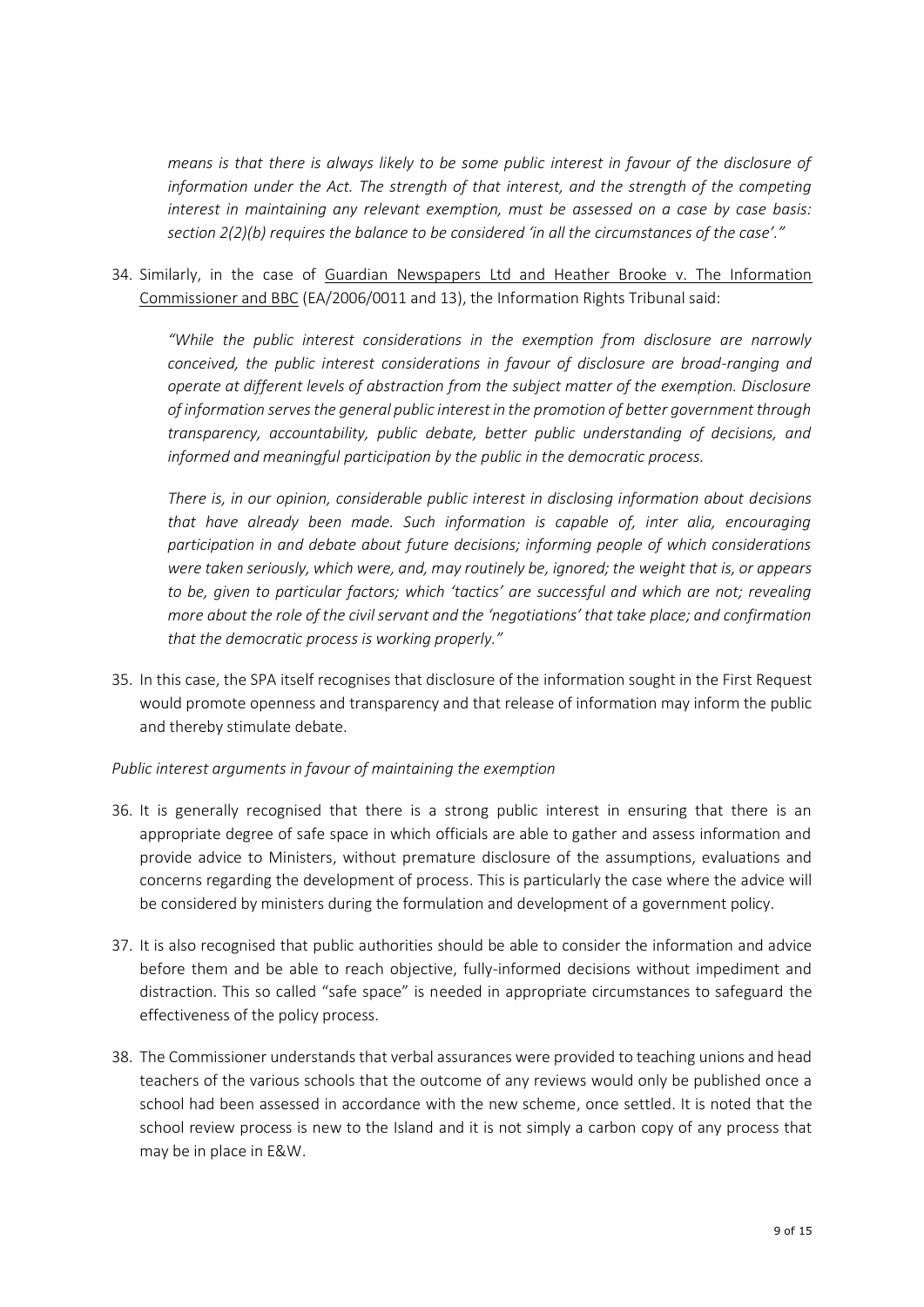- 39. The pilot phase is an opportunity to test and evolve the assessment process not only for the schools being reviewed but also for those carrying out the assessments. It is axiomatic that assessors would have improved and refined their assessment practice over the course of the pilot phase and it may be viewed as unfair and not in the public interest to publish reviews that may be some two years apart. All participants apparently understand, however, that from 2019 onwards, reports compiled after that date will be published.
- 40. The Commissioner understands that publication of reports compiled following reviews conducted during the pilot phase are opposed for the above reasons.

#### *Balance of the public interest arguments*

- 41. The timing of the complainant's request is relevant to the Commissioner's decision in this case.
- 42. The school process is still in formation and it remains, at this point, in its pilot phase. Schools that have been assessed have not all been assessed using the same criteria and the manner of assessment has changed throughout the pilot phase. Thus a school assessed towards the latter stages of the pilot phase have been assessed against different criteria to a school assessed in the earlier stages. Reports would thus not be a like-for-like comparison.
- 43. Similarly, the schools on the Island have needed the time afforded in the Pilot Phase to become cognisant with the details of the Review Framework, the reviews themselves and how to respond in preparing and writing evaluation reports. The review process and the individuals themselves have evolved over time as the Pilot Phase has progressed.
- 44. Having considered the public interest arguments associated with the First Request, the Commissioner has decided that greatest weight should be given to the need to maintain an appropriate degree of safe space. This space will allow the SPA to consider what are live policy issues without the distraction and interference which would likely flow from premature disclosure of reports that are based on a review process that has not been consistently applied during the Pilot Phase period.
- 45. Accordingly, the Commissioner considers that the exemption was properly engaged and that the public interest in maintaining the exemption outweighs the public interest in disclosure.
- 46. The Commissioner has concluded that the SPA has properly applied Art.35 in respect of the First Request.

#### Analysis – Second Request

#### ABSOLUTE EXEMPTIONS

#### Art.23 – Information accessible to the applicant by other means

47. The full text of Art.23 of the Law can be found in the Legal Appendix at the end of this Decision Notice.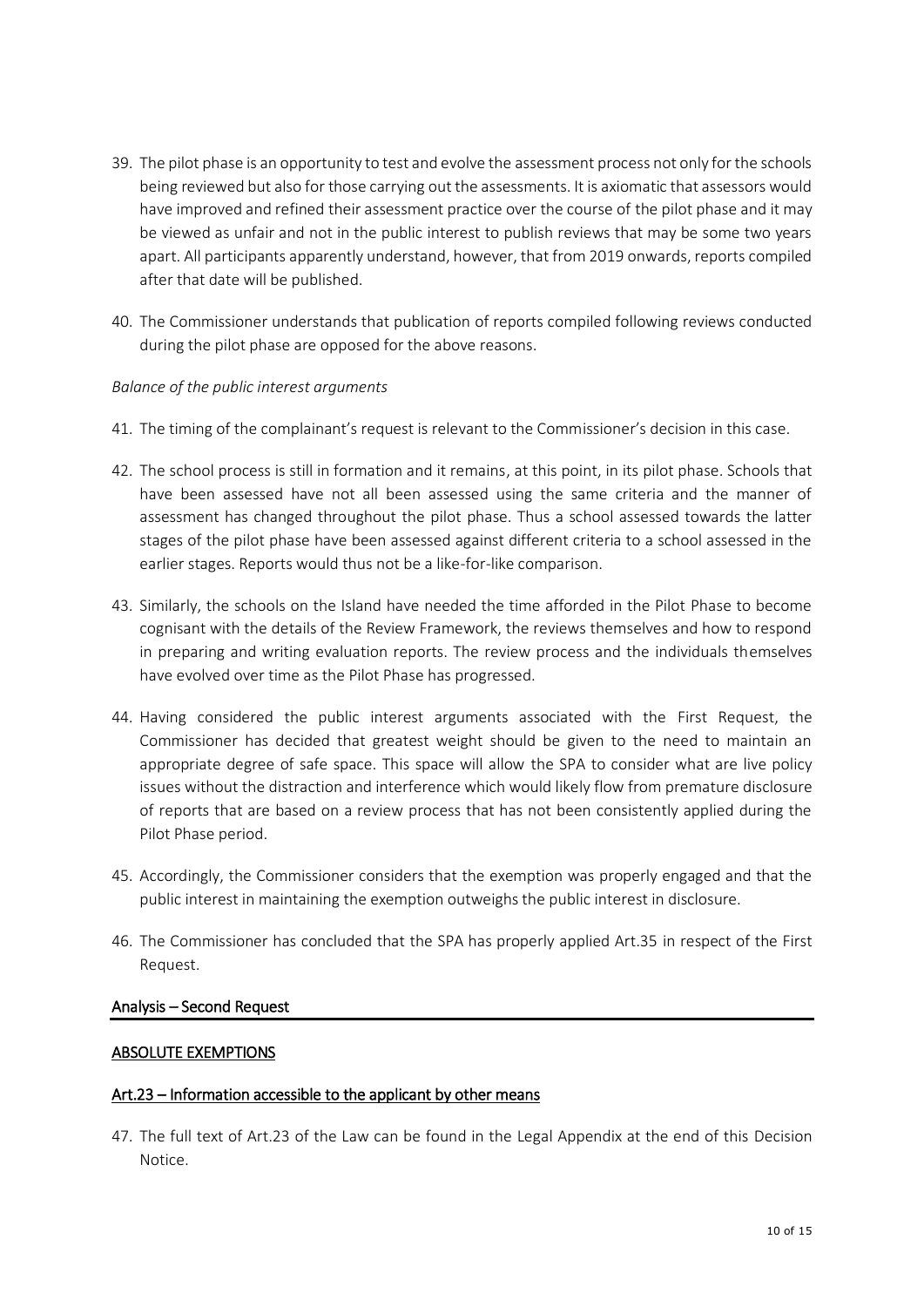- 48. The SPA contends that certain information in relation to Teacher Assessments (as opposed to the SATS requested by the applicant in the Second Request) are already available to the applicant by other means as the local primary schools publish information about those assessments on their respective websites.
- 49. Upon questioning, it became clear that the websites for two local primary schools were likely offline at the time IR2 was provided to the applicant, namely Rouge Bouillon and Samares thus not all the requested information was accessible to the applicant by other means in respect of those two schools.

#### Art.35 – Formulation and development of policies

- 50. The full text of Art.35 of the Law can be found in the Legal Annex at the end of this Decision Notice.
- 51. The comments at paragraph 28 are repeated.

*Public interest arguments in favour of disclosing the requested information*

- 52. The Commissioner notes that in the Second Response, the SPA did not make any reference at all to the public interest test.
- 53. In IR2 the SPA did refer to the public interest test as follows

*"…Following assessment the Department has to decide whether, on balance, the public interest in maintaining the exemption outweighs the public interest in disclosing the information. Although there is a need for transparency, the information requested relates to an ongoing process that is being monitored and developed by the Education Department. The data generated from the tests is used to directly inform the development of process and policy and therefore its release could affect future use of this information.*

*The Government needs a safe space in which to explore and develop the best processes possible. For this reason, on balance, it is considered it would not be in the public interest to disclose this information."*

54. In its subsequent response to the Commissioner, the SPA provided further explanation to its consideration of the public interest test stating that is understood there is a public interest in transparency and accountability. It confirmed that it also understood that there is a public interest in disclosing information which would enable parents to better understand the tests taken by their children and how pupils at certain schools were performing, however, it also considers that the public interest rests in maintaining the application of Art.35 of the Law.

#### *Public interest arguments in favour of maintaining the exemption*

55. The SPA contended that it is Teacher Assessments that are the key accountability measures for primary schools not KS2 tests. Whilst certain schools had utilised KS2 tests in 2017, this was done to inform and refine the Teacher Assessments, rather than as a standalone process. That process remains on-going.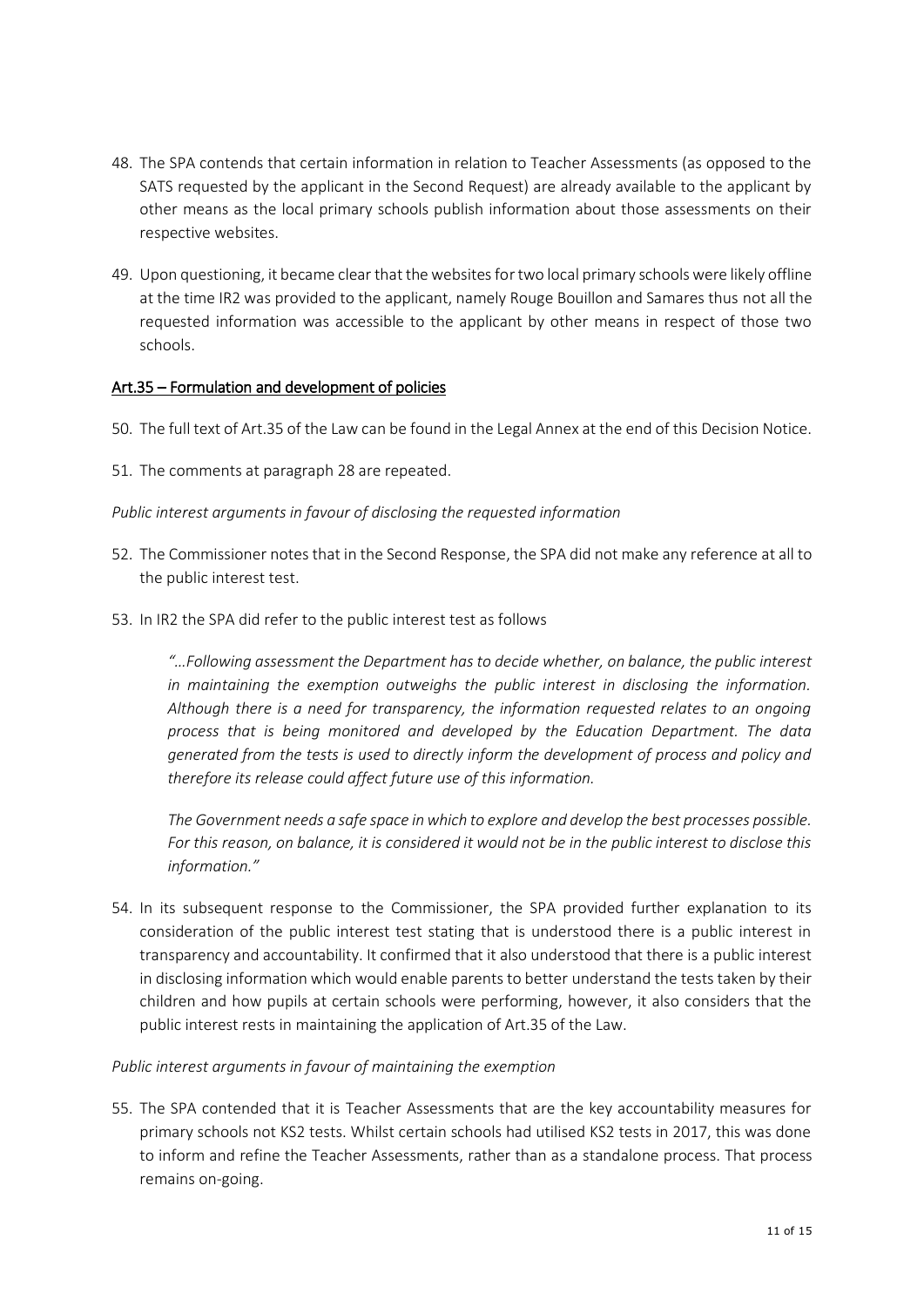- 56. The SPA also considers KS2 tests to be a crude accountability measure of itself and one that has apparently been found to be an unreliable and potentially divisive testing measure. The SPA is concerned about the risk to teachers and pupils in releasing results which are not, actually fully reflective of pupil assessments and which may create league tables that do not have the benefit of the statistical integrity of the English system.
- 57. Similarly, KS2 tests carried out in E&W are also different in composition to the KS2 testing that was carried out in Jersey on that particular occasion and there is a concern that any comparisons between jurisdictions would not be accurate.
- 58. The SPA has indicated that it would discontinue any use of KS2 tests if the data were released.

### *Balance of the public interest arguments*

- 59. The timing of the complainant's request is relevant to the Commissioner's decision in this case. There is a real risk of prejudicing the policy development process (namely the development of Teacher Assessments) by disclosing the requested information. The Commissioner also accepts the argument that given the KS2 tests are not entirely reflective of the equivalent KS2 tests carried out in E&W, that it would potentially be damaging to release the information relating to the Second Request.
- 60. It is noted that Teacher Assessments are published by the various primary schools and that those results are available to members of the public.
- 61. In respect of the Second Request, the Commissioner considers that the exemption was properly engaged and that the public interest in maintaining the exemption outweighs the public interest in disclosure.
- 62. The Commissioner has concluded that the SPA has properly applied Art.35 in this respect.

#### The Decision

- 63. The Commissioner's decision is that the SPA correctly withheld the information that is the subject of the First Request.
- 64. In respect of the Second Request, the Commissioner's decision is that the SPA correctly withheld the information that is the subject of the Second Request save for that the SPA incorrectly advised the Complainant that the Teacher Assessments were available for all primary schools when, in fact, they were not available for Rouge Bouillon and Samares. The Commissioner requires the SPA to provide copies of the relevant Teacher Assessments to the complainant.

#### Right of Appeal

- 65. An aggrieved person has the right to appeal against this Decision Notice to the Royal Court of Jersey.
- 66. If you wish to appeal against this Decision Notice, you can obtain information on how to do so on [https://www.oicjersey.org.](https://www.oicjersey.org/)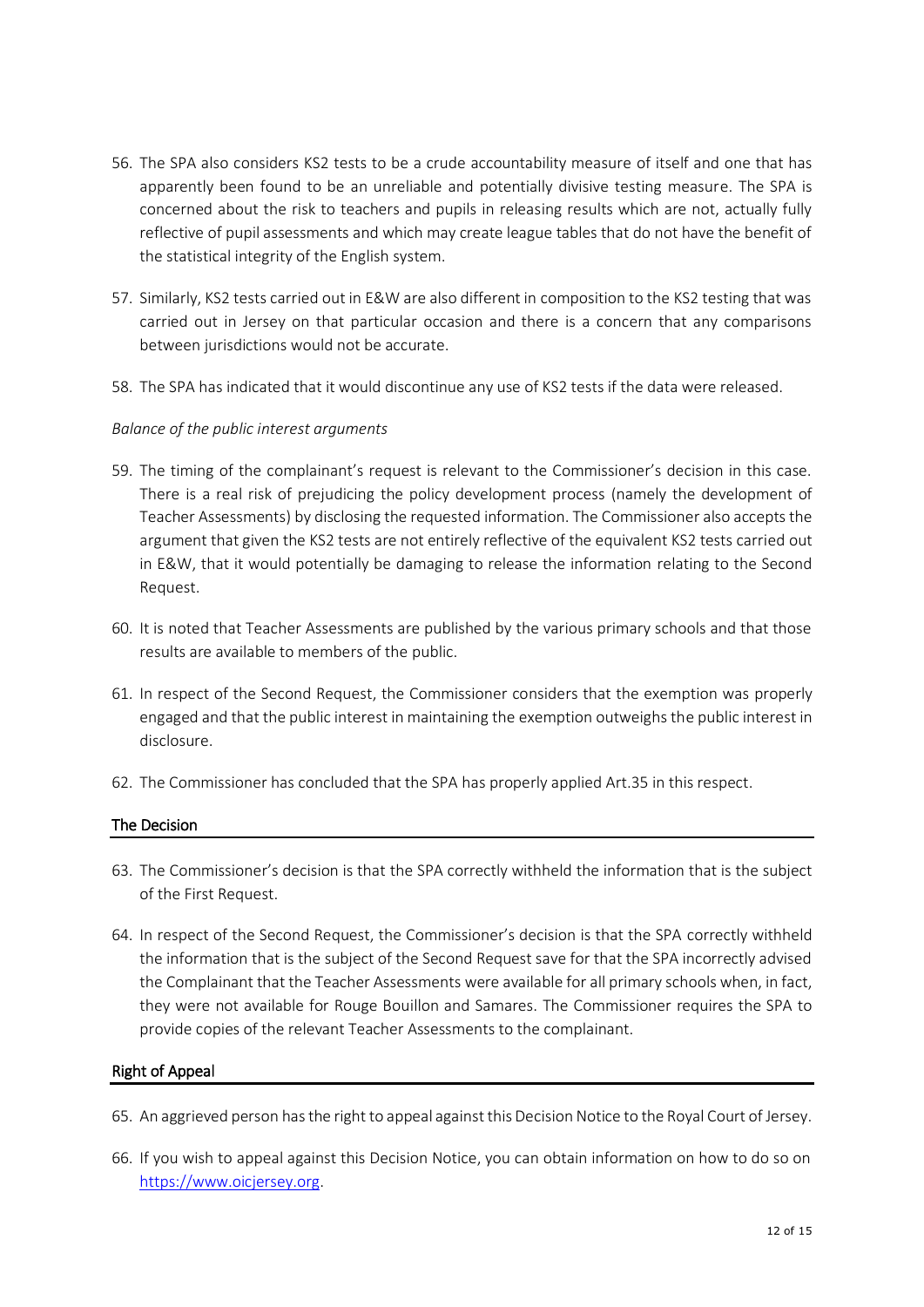67. Any Notice of Appeal should be served within 28 (calendar) days of the date on which the Decision Notice is issued.

Dated this 4th day of October 2018

Signed…………………………………………………

# Mr Paul Vane

Deputy Information Commissioner Office of the Information Commissioner Brunel House Old Street St Helier Jersey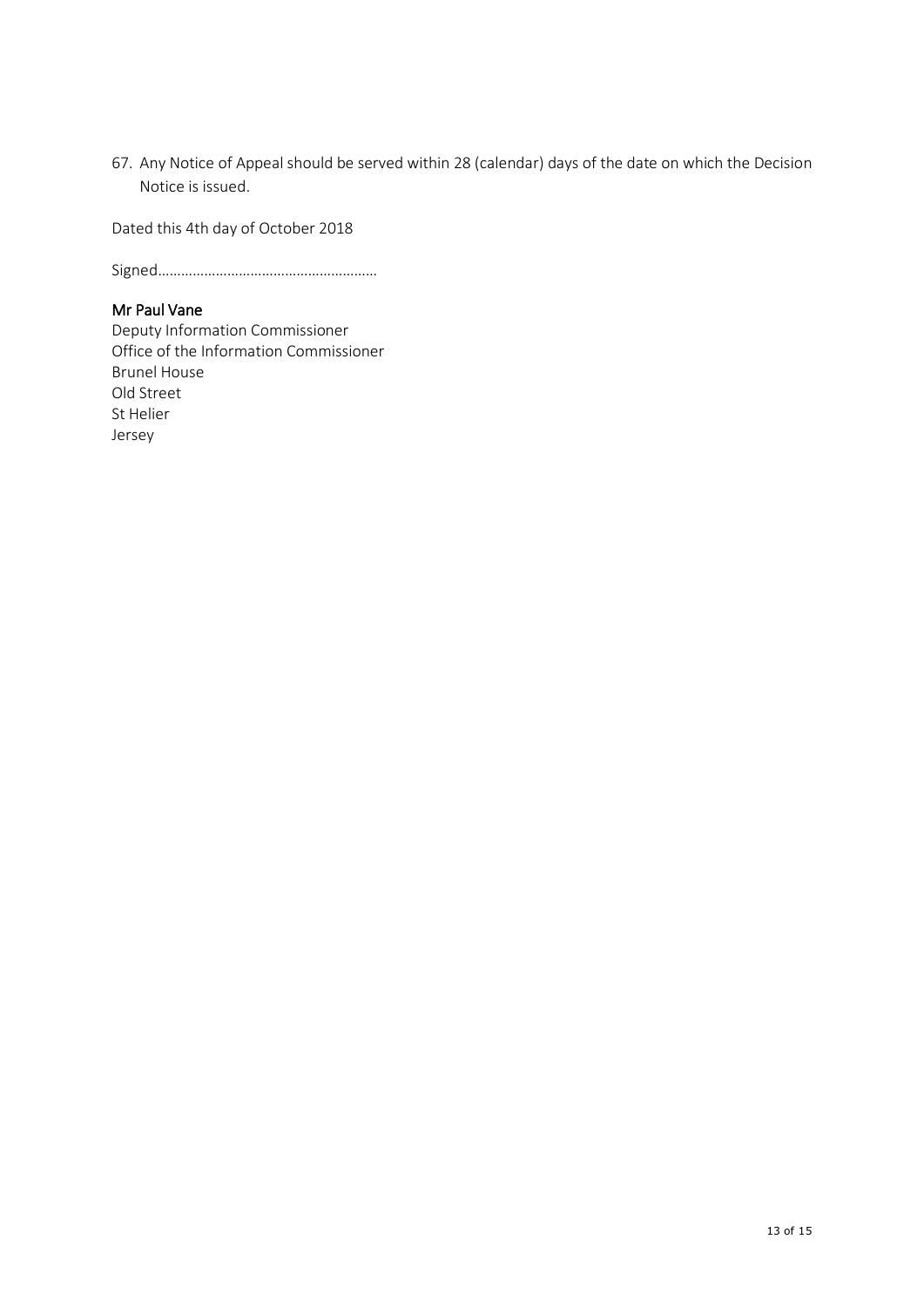#### Legal Appendix

#### 8 General right to be supplied with information held by a scheduled public authority

If a person makes a request for information held by a scheduled public authority  $-$ 

(a) the person has a general right to be supplied with the information by that authority; and

(b) except as otherwise provided by this Law, the authority has a duty to supply the person with the information.

#### 10 Obligation of scheduled public authority to confirm or deny holding information

- (1) Subject to paragraph  $(2)$ , if  $$ 
	- a) a person makes a request for information to a scheduled public authority; and
	- b) the authority does not hold the information,

it must inform the applicant accordingly.

- (2) If a person makes a request for information to a scheduled public authority and  $$ 
	- a) the information is absolutely exempt information or qualified exempt information; or
	- b) if the authority does not hold the information, the information would be absolutely exempt information or qualified exempt information if it had held it,

the authority may refuse to inform the applicant whether or not it holds the information if it is satisfied that, in all the circumstances of the case, it is in the public interest to do so.

#### 13 Time within which a scheduled public authority must deal with a request for information

- (1) A scheduled public authority must deal with a request for information promptly.
- (2) If it supplies the information it must do so, in any event, no later than  $$ 
	- a) the end of the period of 20 working days following the day on which it received the request; or